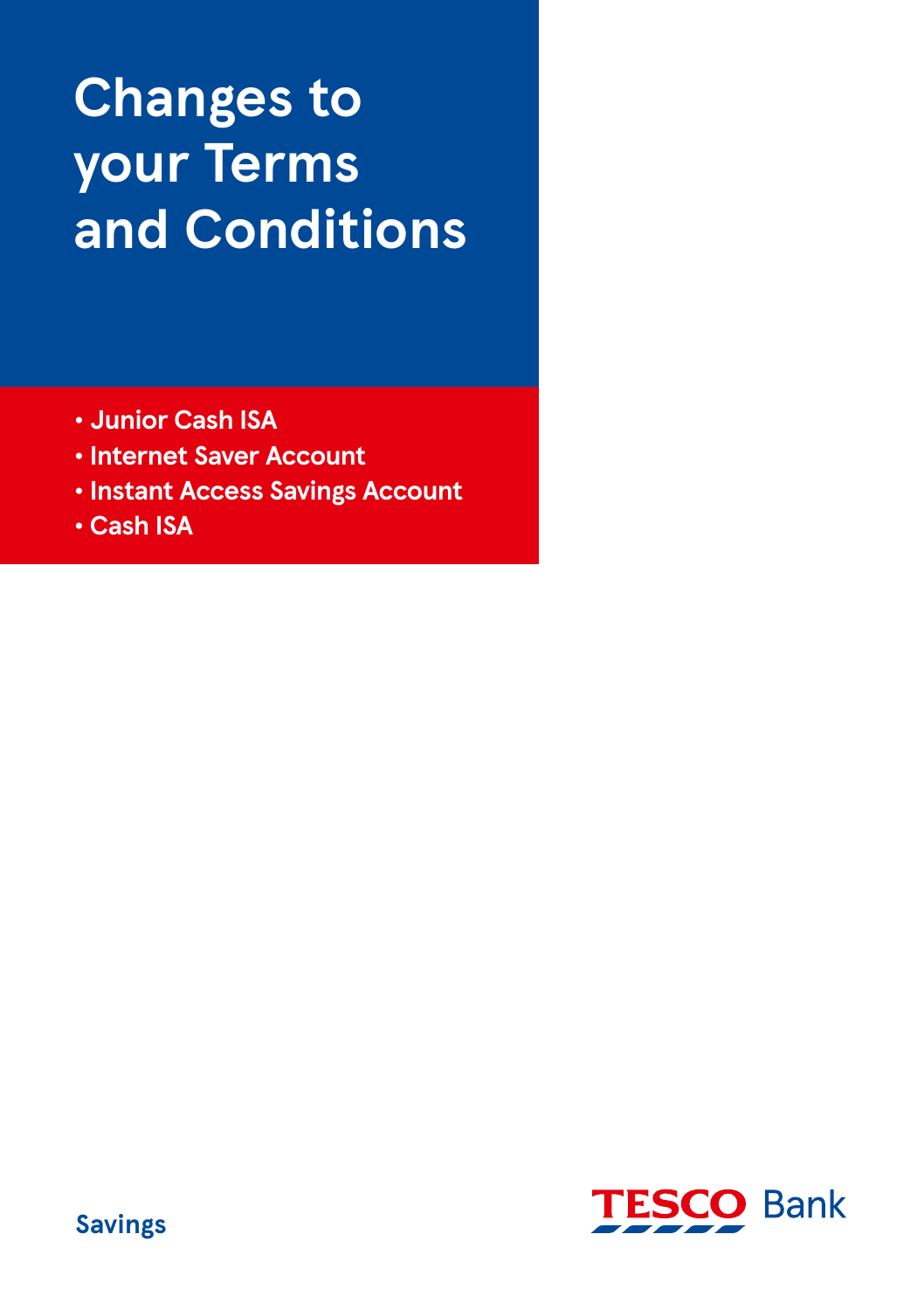## **We're changing your terms and conditions**

From 15 October 2021, we're making some changes to your Tesco Bank Savings Account Terms and Conditions and Summary Boxes. You don't need to do anything, we're just writing to let you know.

To help you understand what's changing, we've summarised the main points below. You can find the full details in the rest of this booklet.

#### **What's changing?**

- **1. We're removing withdrawals and deposits from the Customer Service Desk in Tesco stores** If you have an Instant Access Savings Account, you'll no longer be able to make withdrawals and deposits at the Customer Service Desk in the Tesco stores where this is currently available. But you'll still be able to make withdrawals at most UK cash machines. Deposits can continue to be made by cheque or electronic payment from another account by using the Mobile App or Online Banking. (For all available withdrawals and deposits methods please refer to the table in the appendix)
- **2. We're making changes to our Instant Access Savings Account and Internet Saver Account for customers who are not resident in the UK** To be eligible for this account you must be a UK resident. If your residency status changes it's important to let us know.
- **3. We're making some changes to all our Savings Accounts because of Brexit** As a result of the UK's withdrawal from the EU, we've removed all references to European Community law. We've also removed references to the EU Online Dispute Resolution scheme for complaints about online purchases, as this is no longer available to UK residents. Please see the How to make a complaint section of the T&Cs should you have a complaint.

#### **4. We've made a few things clearer**

 We've made your terms and conditions clearer and easier to understand, by being more precise about how long it will take for transferred funds to appear in or leave your account by updating 'Immediately' to 'Within 2 hours'. Clarified that the internal transfer limit is £100,000 per transaction not per day, and that we may ask you if the Linked Account is a personal or business account. We're also making a few changes to formatting and grammar. For example, we've changed 'Mobile Banking App' to 'Mobile App' and updated 'you' to 'Registered Contact' for our Junior Cash ISA.

## **Important information**

If you're unhappy with any of the changes we're making, you can choose to close your Savings Account without charge. If we don't hear from you, we'll assume you accept these changes. And if you've recently closed your account, please just ignore this letter.

Going forward, if you've chosen to go paperless, you'll be notified of any future changes to our terms and conditions electronically.

Please remember to tell us if your name, address, or any of your contact details change (including your mobile phone number or email address) – you can do this in Online Banking, you can register for Online Banking at **tescobank.com/registration** or by calling us. If you don't, we'll continue to use the details you last gave us. We're sure that you understand that we can't be responsible if we can't contact you, or if we send confidential information using out-of-date contact details.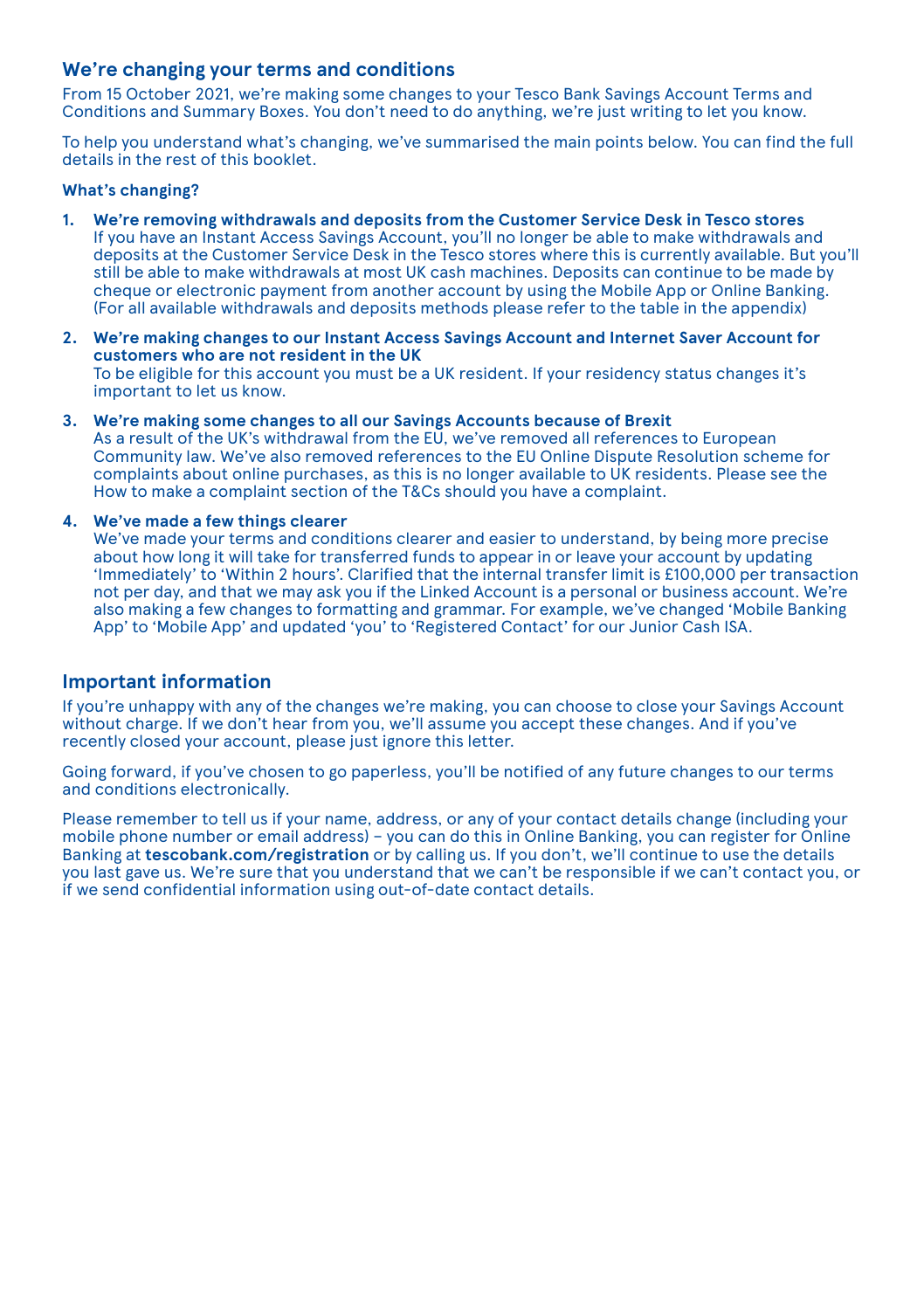## **Changes to your Tesco Bank Savings Account Terms and Conditions**

These apply to our Junior Cash ISA, Internet Saver Account, Instant Access Savings Account and Cash ISA. The changes we're making are detailed below:

| The following changes impact Junior Cash ISA.                                                                                                                                                                                                                                                                                                                                                                                                                                                                                                                                                                                                          |                                                                                                                                                                                                                                                                                                                                                                                                                                                                                                                                                                                                                                                                                                                                                                                                                                       |  |
|--------------------------------------------------------------------------------------------------------------------------------------------------------------------------------------------------------------------------------------------------------------------------------------------------------------------------------------------------------------------------------------------------------------------------------------------------------------------------------------------------------------------------------------------------------------------------------------------------------------------------------------------------------|---------------------------------------------------------------------------------------------------------------------------------------------------------------------------------------------------------------------------------------------------------------------------------------------------------------------------------------------------------------------------------------------------------------------------------------------------------------------------------------------------------------------------------------------------------------------------------------------------------------------------------------------------------------------------------------------------------------------------------------------------------------------------------------------------------------------------------------|--|
| Area of Change within your Terms and Conditions.                                                                                                                                                                                                                                                                                                                                                                                                                                                                                                                                                                                                       | Area of Change within your Terms and Conditions.                                                                                                                                                                                                                                                                                                                                                                                                                                                                                                                                                                                                                                                                                                                                                                                      |  |
| Current wording (deletions are in bold and<br>struck through)                                                                                                                                                                                                                                                                                                                                                                                                                                                                                                                                                                                          | New wording (changes in bold)                                                                                                                                                                                                                                                                                                                                                                                                                                                                                                                                                                                                                                                                                                                                                                                                         |  |
| Page 2 - The Registered Contact                                                                                                                                                                                                                                                                                                                                                                                                                                                                                                                                                                                                                        |                                                                                                                                                                                                                                                                                                                                                                                                                                                                                                                                                                                                                                                                                                                                                                                                                                       |  |
| We may contact the Registered Contact<br>electronically (e.g. by text, email or in-app<br>messaging) in relation to servicing updates on the<br>Account. We will only do this where we hold a<br>mobile telephone number or an email address-<br>for the Registered Contact. This means that the<br>Registered Contact may only get an email or a<br>text from us, and not receive a letter in the post.<br>We'll never contact the Registered Contact asking<br>them to share security details. Where we do not<br>hold these details for the Registered Contact, we<br>will either write or telephone them with servicing<br>updates on the Account. | Where we hold a mobile telephone number or<br>an email address for the Registered Contact, we<br>may contact the Registered Contact electronically<br>(e.g. by text, email or in-app messaging) in relation<br>to servicing updates on the account. Where<br>we do not hold these details for the Registered<br>Contact, we will either write or telephone them<br>with servicing updates on the account. This means<br>that the Registered Contact may only get an email<br>or a text from us, and not receive a letter in the<br>post. We'll never contact the Registered Contact<br>asking them to share security details. For security<br>purposes, we may no longer communicate with<br>the Registered Contact if we have reason to<br>believe they have moved, or if we think that their<br>contact details may be out of date. |  |
| Page 5 - How can money be sent to the Account?                                                                                                                                                                                                                                                                                                                                                                                                                                                                                                                                                                                                         |                                                                                                                                                                                                                                                                                                                                                                                                                                                                                                                                                                                                                                                                                                                                                                                                                                       |  |
| Cheques can be posted to us. Please see<br>the 'Contacting us' section at the end of<br>this document.                                                                                                                                                                                                                                                                                                                                                                                                                                                                                                                                                 | Cheques can be posted to us. Please see<br>the 'Contacting us' section at the end of this<br>document. Only cheques made payable to<br>the account holder (i.e. the child and not the<br><b>Registered Contact) will be accepted.</b>                                                                                                                                                                                                                                                                                                                                                                                                                                                                                                                                                                                                 |  |
| Page 5 - How long will it take for money to appear in your Account?                                                                                                                                                                                                                                                                                                                                                                                                                                                                                                                                                                                    |                                                                                                                                                                                                                                                                                                                                                                                                                                                                                                                                                                                                                                                                                                                                                                                                                                       |  |
| Immediately.                                                                                                                                                                                                                                                                                                                                                                                                                                                                                                                                                                                                                                           | <b>Within 2 hours.</b>                                                                                                                                                                                                                                                                                                                                                                                                                                                                                                                                                                                                                                                                                                                                                                                                                |  |
| Immediately means within 2 hours.                                                                                                                                                                                                                                                                                                                                                                                                                                                                                                                                                                                                                      |                                                                                                                                                                                                                                                                                                                                                                                                                                                                                                                                                                                                                                                                                                                                                                                                                                       |  |
| Page 7 - What happens when the child reaches 18?                                                                                                                                                                                                                                                                                                                                                                                                                                                                                                                                                                                                       |                                                                                                                                                                                                                                                                                                                                                                                                                                                                                                                                                                                                                                                                                                                                                                                                                                       |  |
|                                                                                                                                                                                                                                                                                                                                                                                                                                                                                                                                                                                                                                                        | $\cdot$ once the child becomes the Registered<br>Contact we will no longer write to the previous<br><b>Registered Contact and they will not be able</b><br>to manage the account.                                                                                                                                                                                                                                                                                                                                                                                                                                                                                                                                                                                                                                                     |  |
| Page 7 - What happens if the annual subscription allowance is exceeded?                                                                                                                                                                                                                                                                                                                                                                                                                                                                                                                                                                                |                                                                                                                                                                                                                                                                                                                                                                                                                                                                                                                                                                                                                                                                                                                                                                                                                                       |  |
| We will refund the subscription which has caused<br>the annual allowance to be exceeded to where<br>it came from and then contact the Registered<br>Contact to let them know that we have done this.<br>Please note that we will only know if you have<br>reached your annual allowance on your Junior<br><b>ISA with Tesco Bank, not on any other Junior ISA</b><br>accounts you may have with other providers.                                                                                                                                                                                                                                       | We will refund the subscription which has caused<br>the annual allowance to be exceeded to where<br>it came from and then contact the Registered<br>Contact to let them know that we have done<br>this. Please note, we will only know if the annual<br>allowance on the Junior ISA with Tesco Bank has<br>been reached, not on any other Junior Stocks and<br>Shares ISA account held with another provider.                                                                                                                                                                                                                                                                                                                                                                                                                         |  |
|                                                                                                                                                                                                                                                                                                                                                                                                                                                                                                                                                                                                                                                        |                                                                                                                                                                                                                                                                                                                                                                                                                                                                                                                                                                                                                                                                                                                                                                                                                                       |  |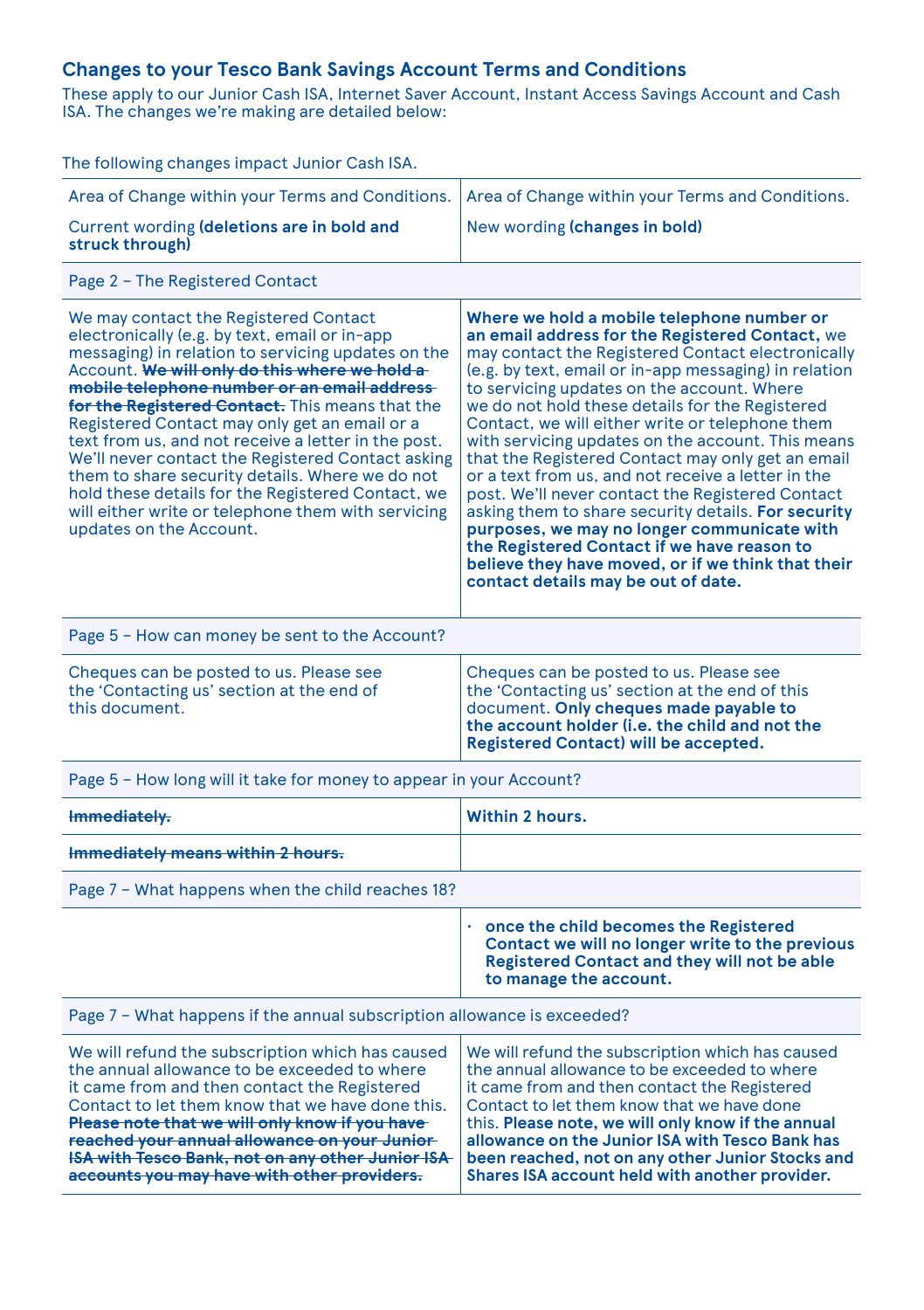| Page 9 - Other information                                                                                                                                                                                                                                                                                                                                                                                                                                                                                                                                                                                                                                                                                                                                                                                                                                                                                                                                                                                                                                                                                                                                                                                                                                                                                                            |                                                                                                                                                                                                                                                                                                                                                                                                                                                                                                                                                                                                                                                                                                                                                                                                                                |  |
|---------------------------------------------------------------------------------------------------------------------------------------------------------------------------------------------------------------------------------------------------------------------------------------------------------------------------------------------------------------------------------------------------------------------------------------------------------------------------------------------------------------------------------------------------------------------------------------------------------------------------------------------------------------------------------------------------------------------------------------------------------------------------------------------------------------------------------------------------------------------------------------------------------------------------------------------------------------------------------------------------------------------------------------------------------------------------------------------------------------------------------------------------------------------------------------------------------------------------------------------------------------------------------------------------------------------------------------|--------------------------------------------------------------------------------------------------------------------------------------------------------------------------------------------------------------------------------------------------------------------------------------------------------------------------------------------------------------------------------------------------------------------------------------------------------------------------------------------------------------------------------------------------------------------------------------------------------------------------------------------------------------------------------------------------------------------------------------------------------------------------------------------------------------------------------|--|
| Our obligations under UK or <b>European</b><br><b>Community law.</b>                                                                                                                                                                                                                                                                                                                                                                                                                                                                                                                                                                                                                                                                                                                                                                                                                                                                                                                                                                                                                                                                                                                                                                                                                                                                  | Our obligations under UK law.                                                                                                                                                                                                                                                                                                                                                                                                                                                                                                                                                                                                                                                                                                                                                                                                  |  |
| Page 10 - How to make a complaint                                                                                                                                                                                                                                                                                                                                                                                                                                                                                                                                                                                                                                                                                                                                                                                                                                                                                                                                                                                                                                                                                                                                                                                                                                                                                                     |                                                                                                                                                                                                                                                                                                                                                                                                                                                                                                                                                                                                                                                                                                                                                                                                                                |  |
| If the Registered Contact wishes to make a<br>complaint they can do so by calling us or by-<br>writing to us. If the Registered Contact makes-<br>a complaint, we'll aim to resolve it as quickly as<br>we can. If they're not happy with our response<br>to the complaint, the Registered Contact may-<br>be able to refer the complaint to the Financial-<br><b>Ombudsman Service (FOS).</b><br>The Registered Contact can find out more about<br>the FOS by writing to them at The Financial<br><b>Ombudsman Service, Exchange Tower, London-</b><br>E14 9SR or by telephoning on 0300 123 9 123.<br>Details are also available from their website.<br>financial-ombudsman.org.uk<br>If you would like a copy of our complaint<br>handling process, please call us on 0345 678<br>5678*. It is also available on our website at-<br>tescobank.com under the 'Help' section.<br>If you purchased your Account with us online<br>you may also be eligible to complain using-<br>the Online Dispute Resolution (ODR) service.<br><b>Further information on ODR can be obtained</b><br>at http://ec.europa.eu/odr or on the 'Make a-<br>complaint' section of the Tesco Bank website.<br>Please note that using the ODR service will not<br>mean that your complaint is resolved more-<br>quickly than if you complain to us directly. | Obviously, we hope you never have to make<br>a complaint. If you do, we promise we'll try to<br>resolve it as quickly as we can. You can raise<br>a complaint via our online form on tescobank.<br>com/complaints, where you can also find<br>information on our complaint handling process.<br>Alternatively call us on 0345 678 5678 or write<br>to us at Tesco Bank, PO Box 27010, Glasgow,<br><b>G2 2DR.</b><br>If you're not happy with our response to<br>your complaint, you may be able to refer<br>your complaint to the Financial Ombudsman<br>Service (FOS). You can find out more about<br>the FOS by writing to them at The Financial<br>Ombudsman Service, Exchange Tower, London,<br>E14 9SR or by telephoning on 0800 023 4567.<br>Details are also available from their website.<br>financialombudsman.org.uk |  |
|                                                                                                                                                                                                                                                                                                                                                                                                                                                                                                                                                                                                                                                                                                                                                                                                                                                                                                                                                                                                                                                                                                                                                                                                                                                                                                                                       |                                                                                                                                                                                                                                                                                                                                                                                                                                                                                                                                                                                                                                                                                                                                                                                                                                |  |

# The following changes impact Cash ISA.

| Area of Change within your Terms and Conditions.<br>Current wording (deletions are in bold and<br>struck through)                                                                                                                                 | Area of Change within your Terms and Conditions.<br>New wording (changes in bold)                                                                                                                                                                 |  |
|---------------------------------------------------------------------------------------------------------------------------------------------------------------------------------------------------------------------------------------------------|---------------------------------------------------------------------------------------------------------------------------------------------------------------------------------------------------------------------------------------------------|--|
| Page 1 - Your right to cancel                                                                                                                                                                                                                     |                                                                                                                                                                                                                                                   |  |
| If you change your mind and no longer wish to<br>open this account, you can cancel the Account<br>within 44 days of the date on your Welcome letter.<br>You can also close the Account any time after that<br>by contacting us on 0345 678 5678*. | If you change your mind and no longer wish to<br>open this account, you can cancel the account<br>within 30 days of the date on your Welcome<br>letter. You can also close the account any time<br>after that by contacting us on 0345 678 5678*. |  |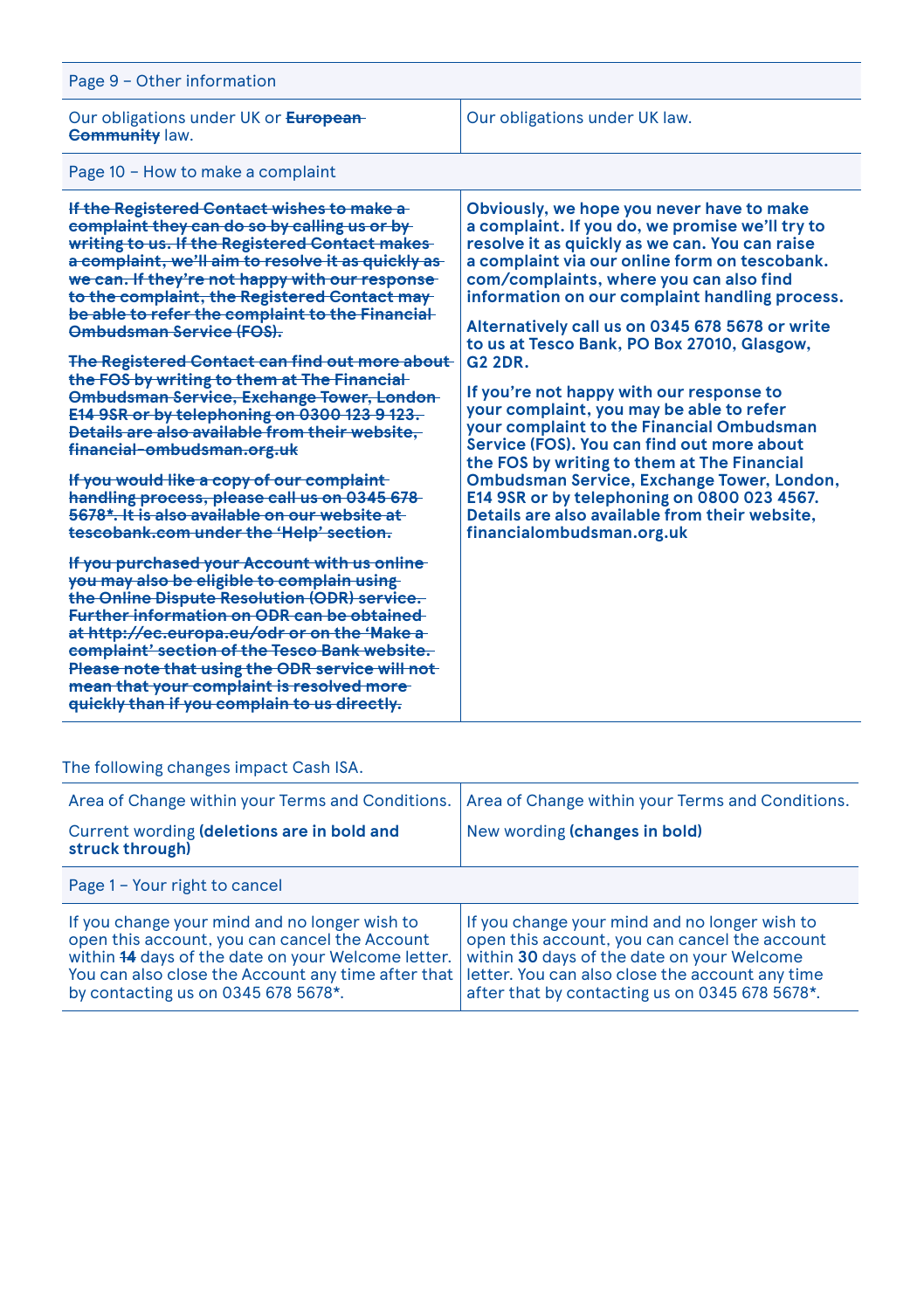Page 3 and Page 11 – How will you contact me?

| We may contact you electronically (e.g. by text,<br>email or in-app messaging) in relation to servicing<br>updates on your Account. We will only do this-<br>where we hold a mobile telephone number<br>or an email address for you. Where we do not<br>hold these details for you, we will either write<br>or telephone you with servicing updates on your<br>Account. This means that you may only get an<br>email or a text from us, and not receive a letter<br>in the post. We'll never contact you asking you to<br>share your security details. | Where we hold a mobile telephone number<br>or an email address for you, we may contact<br>you electronically (e.g. by text, email or in-app<br>messaging) in relation to servicing updates on<br>your account. Where we do not hold these details<br>for you, we will either write or telephone you with<br>servicing updates on your account. This means<br>that you may only get an email or a text from us,<br>and not receive a letter in the post. We may still<br>send you correspondence by post if we think<br>that it's important or necessary, or we think<br>that your contact details may be out of date.<br>We'll never contact you asking you to share your<br>security details. |  |
|--------------------------------------------------------------------------------------------------------------------------------------------------------------------------------------------------------------------------------------------------------------------------------------------------------------------------------------------------------------------------------------------------------------------------------------------------------------------------------------------------------------------------------------------------------|------------------------------------------------------------------------------------------------------------------------------------------------------------------------------------------------------------------------------------------------------------------------------------------------------------------------------------------------------------------------------------------------------------------------------------------------------------------------------------------------------------------------------------------------------------------------------------------------------------------------------------------------------------------------------------------------|--|
| Page 6 and 13 - How can I send money to my Account? (continued)                                                                                                                                                                                                                                                                                                                                                                                                                                                                                        |                                                                                                                                                                                                                                                                                                                                                                                                                                                                                                                                                                                                                                                                                                |  |
| Cheques can be posted to us. Please see<br>the 'Contacting us' section at the end of<br>this document.                                                                                                                                                                                                                                                                                                                                                                                                                                                 | Cheques can be posted to us. Please see<br>the 'Contacting us' section at the end of this<br>document. Only cheques made payable to you,<br>using the correct account holder name will<br>be accepted.                                                                                                                                                                                                                                                                                                                                                                                                                                                                                         |  |
| Page 6 and 13 - How long will it take for the money to appear in my Account?                                                                                                                                                                                                                                                                                                                                                                                                                                                                           |                                                                                                                                                                                                                                                                                                                                                                                                                                                                                                                                                                                                                                                                                                |  |
|                                                                                                                                                                                                                                                                                                                                                                                                                                                                                                                                                        |                                                                                                                                                                                                                                                                                                                                                                                                                                                                                                                                                                                                                                                                                                |  |

| Immediately.                      | Within 2 hours. |
|-----------------------------------|-----------------|
| Immediately means within 2 hours. |                 |

Page 7 – What happens at the end of my fixed rate term?

| . make transfers out of your Account to a<br>Linked Account or another internal Tesco Bank<br>account in your name. Please see 'What is a<br>Linked Account' section for more information.<br>If you experience any issues please contact us. | make transfers out of your account to a<br>Linked Account or another internal Tesco<br>Bank account in your name. Moving funds<br>to a Linked Account or another Tesco Bank<br>account that is not an ISA account will result<br>in the funds losing their tax free status. Please<br>see 'What is a Linked Account' section for<br>more information. If you experience any issues<br>please contact us. |
|-----------------------------------------------------------------------------------------------------------------------------------------------------------------------------------------------------------------------------------------------|----------------------------------------------------------------------------------------------------------------------------------------------------------------------------------------------------------------------------------------------------------------------------------------------------------------------------------------------------------------------------------------------------------|
|-----------------------------------------------------------------------------------------------------------------------------------------------------------------------------------------------------------------------------------------------|----------------------------------------------------------------------------------------------------------------------------------------------------------------------------------------------------------------------------------------------------------------------------------------------------------------------------------------------------------------------------------------------------------|

Page 16 – How can I send money to another account and when will my money get there?

| Immediately (within 2 hours).                                                                                    | Within 2 hours. |
|------------------------------------------------------------------------------------------------------------------|-----------------|
| Immediately (but no later than the end of the<br>Business Day following the day we receive your<br>instruction). | Within 2 hours. |

Page 21 – Legal

| Legal                                                                                                                                                                                                                                                                                                                                               | <b>Other Information</b>                                                                                                                                                                                                                                                                                                                            |
|-----------------------------------------------------------------------------------------------------------------------------------------------------------------------------------------------------------------------------------------------------------------------------------------------------------------------------------------------------|-----------------------------------------------------------------------------------------------------------------------------------------------------------------------------------------------------------------------------------------------------------------------------------------------------------------------------------------------------|
| Our obligations under UK or European-<br><b>Community law.</b>                                                                                                                                                                                                                                                                                      | Our obligations under UK law.                                                                                                                                                                                                                                                                                                                       |
| Where an action on your Account is confirmed by<br>use of your security details but you show us that<br>it was not authorised by you, you will not be liable<br>for the transaction if you have kept your security<br>details secret, you have taken reasonable steps to<br>keep your security details safe and you have not<br>acted fraudulently. | Where an action on your account is confirmed by<br>use of your security details but you confirm that<br>it was not authorised by you, you will not be liable<br>for the transaction if you have kept your security<br>details secret, you have taken reasonable steps to<br>keep your security details safe and you have not<br>acted fraudulently. |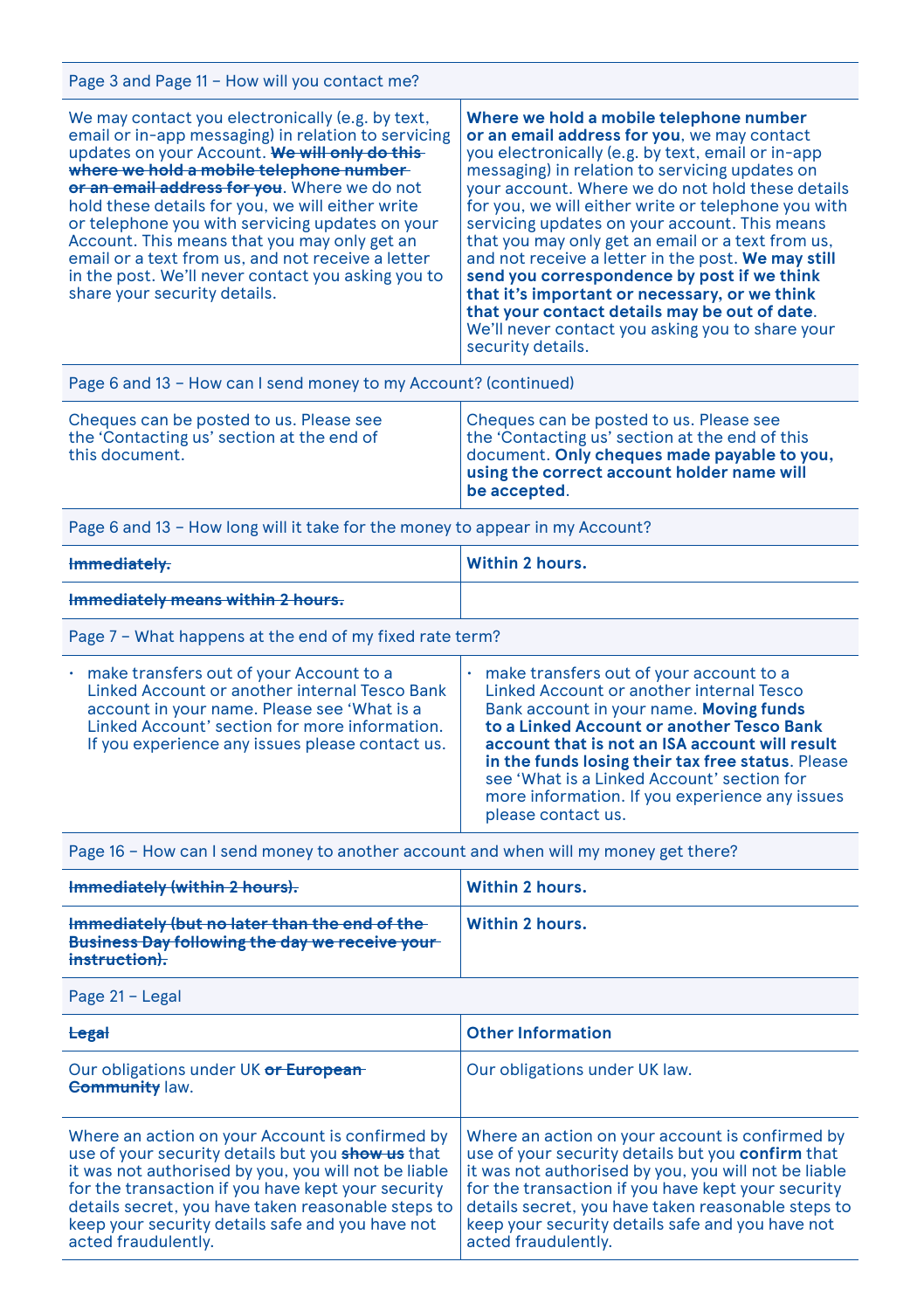| Page 22 - How to make a complaint                                                                                                                                                                                                                                                                                                                                                                   |                                                 |  |
|-----------------------------------------------------------------------------------------------------------------------------------------------------------------------------------------------------------------------------------------------------------------------------------------------------------------------------------------------------------------------------------------------------|-------------------------------------------------|--|
| If you wish to make a complaint you can do so                                                                                                                                                                                                                                                                                                                                                       | Obviously, we hope you never have to make       |  |
| by calling us or by writing to us. If you make a                                                                                                                                                                                                                                                                                                                                                    | a complaint. If you do, we promise we'll try to |  |
| complaint, we'll aim to resolve it as quickly as                                                                                                                                                                                                                                                                                                                                                    | resolve it as quickly as we can. You can raise  |  |
| we can. If you're not happy with our response-                                                                                                                                                                                                                                                                                                                                                      | a complaint via our online form on tescobank.   |  |
| to your complaint, you may be able to refer-                                                                                                                                                                                                                                                                                                                                                        | com/complaints, where you can also find         |  |
| your complaint to the Financial Ombudsman-                                                                                                                                                                                                                                                                                                                                                          | information on our complaint handling process.  |  |
| Service (FOS).                                                                                                                                                                                                                                                                                                                                                                                      | Alternatively call us on 0345 678 5678 or write |  |
| You can find out more about the FOS by                                                                                                                                                                                                                                                                                                                                                              | to us at Tesco Bank, PO Box 27010, Glasgow,     |  |
| writing to them at The Financial Ombudsman-                                                                                                                                                                                                                                                                                                                                                         | <b>G2 2DR.</b>                                  |  |
| Service, Exchange Tower, London E14 9SR or                                                                                                                                                                                                                                                                                                                                                          | If you're not happy with our response to        |  |
| by telephoning on 0300 123 9 123. Details are                                                                                                                                                                                                                                                                                                                                                       | your complaint, you may be able to refer        |  |
| also available from their website, financial-                                                                                                                                                                                                                                                                                                                                                       | your complaint to the Financial Ombudsman       |  |
| ombudsman.org.uk                                                                                                                                                                                                                                                                                                                                                                                    | Service (FOS). You can find out more about      |  |
| If you would like a copy of our complaint                                                                                                                                                                                                                                                                                                                                                           | the FOS by writing to them at The Financial     |  |
| handling process, please call us on 0345 678                                                                                                                                                                                                                                                                                                                                                        | Ombudsman Service, Exchange Tower, London,      |  |
| 5678*. It is also available on our website at                                                                                                                                                                                                                                                                                                                                                       | E14 9SR or by telephoning on 0800 023 4567.     |  |
| tescobank.com under the 'Help' section.                                                                                                                                                                                                                                                                                                                                                             | Details are also available from their website,  |  |
| If you purchased your Account with us online-                                                                                                                                                                                                                                                                                                                                                       | financialombudsman.org.uk                       |  |
| you may also be eligible to complain using-<br>the Online Dispute Resolution (ODR) service.<br><b>Further information on ODR can be obtained</b><br>at http://ec.europa.eu/odr or on the 'Make a<br>complaint' section of the Tesco Bank website.<br>Please note that using the ODR service will not-<br>mean that your complaint is resolved more-<br>quickly than if you complain to us directly. |                                                 |  |

## The following changes impact Internet Saver Accounts.

| Area of Change within your Terms and Conditions.                                                                                                                                                                                                                                                                                                                                                                                                                                                                                                        | Area of Change within your Terms and Conditions.                                                                                                                                                                                                                                                                                                                                                                                                                                                                                                                                                                                                                                               |  |
|---------------------------------------------------------------------------------------------------------------------------------------------------------------------------------------------------------------------------------------------------------------------------------------------------------------------------------------------------------------------------------------------------------------------------------------------------------------------------------------------------------------------------------------------------------|------------------------------------------------------------------------------------------------------------------------------------------------------------------------------------------------------------------------------------------------------------------------------------------------------------------------------------------------------------------------------------------------------------------------------------------------------------------------------------------------------------------------------------------------------------------------------------------------------------------------------------------------------------------------------------------------|--|
| Current wording (deletions are in bold and<br>struck through)                                                                                                                                                                                                                                                                                                                                                                                                                                                                                           | New wording (changes in bold)                                                                                                                                                                                                                                                                                                                                                                                                                                                                                                                                                                                                                                                                  |  |
| Page 1 - Your right to cancel                                                                                                                                                                                                                                                                                                                                                                                                                                                                                                                           |                                                                                                                                                                                                                                                                                                                                                                                                                                                                                                                                                                                                                                                                                                |  |
| If you change your mind and no longer wish to<br>open this account, you can cancel the Account<br>within 44 days of the date on your Welcome letter.<br>You can also close the Account any time after that<br>by contacting us on 0345 678 5678*.                                                                                                                                                                                                                                                                                                       | If you change your mind and no longer wish to<br>open this account, you can cancel the account<br>within 30 days of the date on your Welcome letter.<br>You can also close the account any time after that<br>by contacting us on 0345 678 5678*.                                                                                                                                                                                                                                                                                                                                                                                                                                              |  |
| Page 2 - How will you contact me?                                                                                                                                                                                                                                                                                                                                                                                                                                                                                                                       |                                                                                                                                                                                                                                                                                                                                                                                                                                                                                                                                                                                                                                                                                                |  |
| We may contact you electronically (e.g. by text,<br>email or in-app messaging) in relation to servicing<br>updates on your Account. We will only do this-<br>where we hold a mobile telephone number-<br>or an email address for you. Where we do not<br>hold these details for you, we will either write<br>or telephone you with servicing updates on your<br>Account. This means that you may only get an<br>email or a text from us, and not receive a letter<br>in the post. We'll never contact you asking you to<br>share your security details. | Where we hold a mobile telephone number<br>or an email address for you, we may contact<br>you electronically (e.g. by text, email or in-app<br>messaging) in relation to servicing updates on<br>your account. Where we do not hold these details<br>for you, we will either write or telephone you with<br>servicing updates on your account. This means<br>that you may only get an email or a text from us,<br>and not receive a letter in the post. We may still<br>send you correspondence by post if we think<br>that it's important or necessary, or we think<br>that your contact details may be out-of-date.<br>We'll never contact you asking you to share your<br>security details. |  |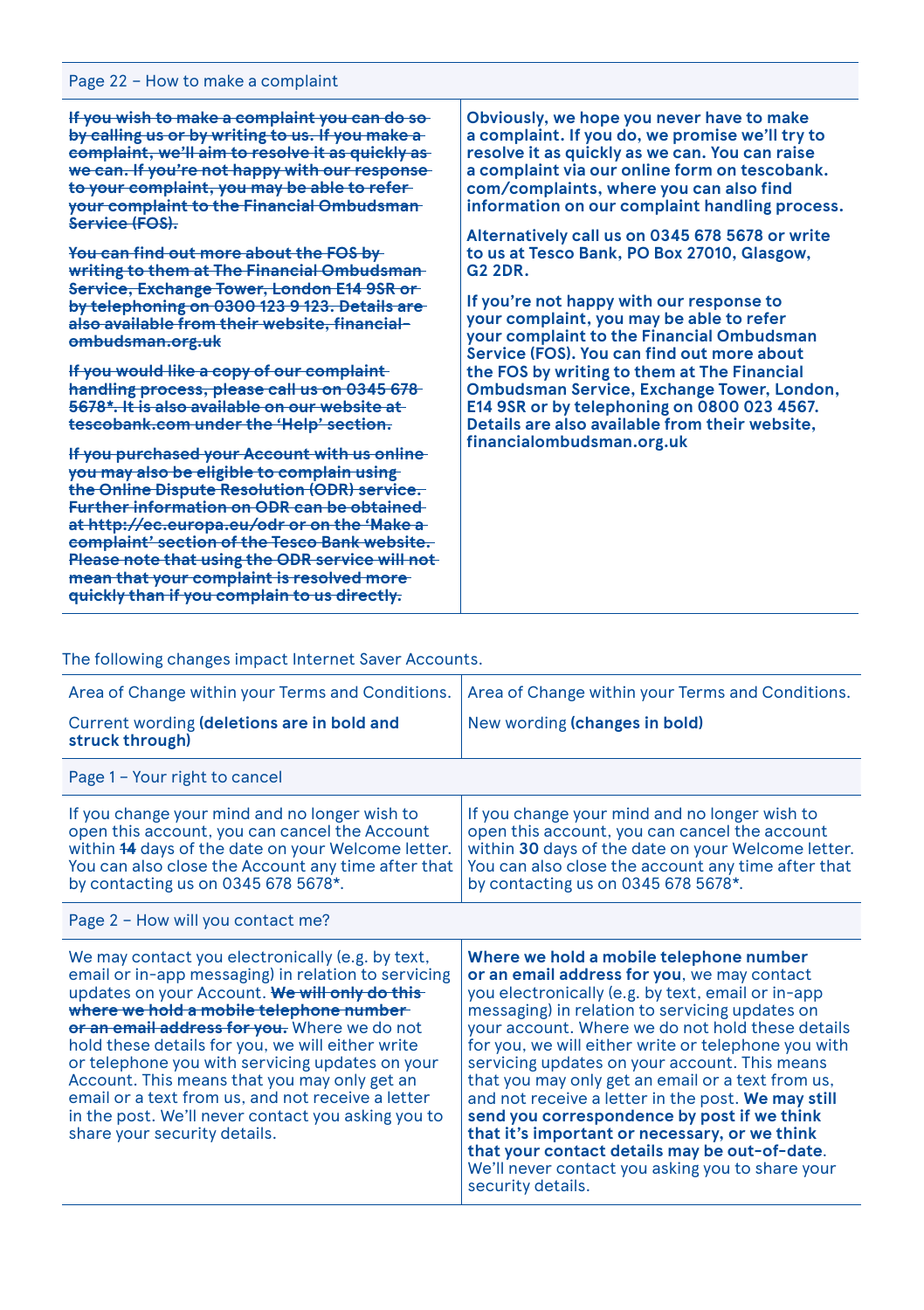| Page 3 - How long will it take for the money to appear in my Account?                                                                                                                                                               |                                                                                                                                                                                                                                                                                                                                                                                                                                                                   |
|-------------------------------------------------------------------------------------------------------------------------------------------------------------------------------------------------------------------------------------|-------------------------------------------------------------------------------------------------------------------------------------------------------------------------------------------------------------------------------------------------------------------------------------------------------------------------------------------------------------------------------------------------------------------------------------------------------------------|
| Immediately after you ask us to make the<br>transfer.                                                                                                                                                                               | <b>Within 2 hours.</b>                                                                                                                                                                                                                                                                                                                                                                                                                                            |
| Immediately means within 2 hours.                                                                                                                                                                                                   |                                                                                                                                                                                                                                                                                                                                                                                                                                                                   |
| Page 4 - How much money can I send out within 24 hours?                                                                                                                                                                             |                                                                                                                                                                                                                                                                                                                                                                                                                                                                   |
| £100,000                                                                                                                                                                                                                            | £100,000 per transaction, with no limit on the<br>number of transactions you can make per day                                                                                                                                                                                                                                                                                                                                                                     |
| £20,000; with a £10,000 limit for each payment<br>option                                                                                                                                                                            | £10,000 limit for each payment method                                                                                                                                                                                                                                                                                                                                                                                                                             |
| *An authorised Third Party Provider (TPP) is a firm,<br>located within the EU and authorised by the FCA<br>or another European regulator, that is allowed to<br>carry out services for you using your Account with<br>your consent. | *An authorised Third Party Provider (TPP) is a UK<br>firm authorised by the FCA, or a firm located<br>within the EU that has obtained temporary<br>permission from the FCA to carry out services<br>for you using your account with your consent.                                                                                                                                                                                                                 |
| Page 5 - What are the cut-off times for sending money from my Account?                                                                                                                                                              |                                                                                                                                                                                                                                                                                                                                                                                                                                                                   |
| Immediately.                                                                                                                                                                                                                        | <b>Within 2 hours.</b>                                                                                                                                                                                                                                                                                                                                                                                                                                            |
| Immediately (but no later than the end of the<br>Business Day following the day we receive your-<br>instruction).                                                                                                                   | <b>Within 2 hours.</b>                                                                                                                                                                                                                                                                                                                                                                                                                                            |
| Immediately means within 2 hours.                                                                                                                                                                                                   |                                                                                                                                                                                                                                                                                                                                                                                                                                                                   |
| Page 9 - Closing your Account                                                                                                                                                                                                       |                                                                                                                                                                                                                                                                                                                                                                                                                                                                   |
|                                                                                                                                                                                                                                     | you are no longer resident in the UK, with<br>the exemption of a Crown employee serving<br>overseas or are married to or in a civil<br>partnership with a Crown employee. An<br>example of a Crown employee would be<br>someone who is serving in the armed forces<br>overseas and paid out of the public revenue<br>of the United Kingdom. For more information<br>about the residency rules, please contact Her<br><b>Majesty's Revenue and Customs (HMRC);</b> |
| Page 10 - Legal                                                                                                                                                                                                                     |                                                                                                                                                                                                                                                                                                                                                                                                                                                                   |
| Legal                                                                                                                                                                                                                               | <b>Other information</b>                                                                                                                                                                                                                                                                                                                                                                                                                                          |
| Our obligations under UK or European-<br><b>Community law.</b>                                                                                                                                                                      | Our obligations under UK law.                                                                                                                                                                                                                                                                                                                                                                                                                                     |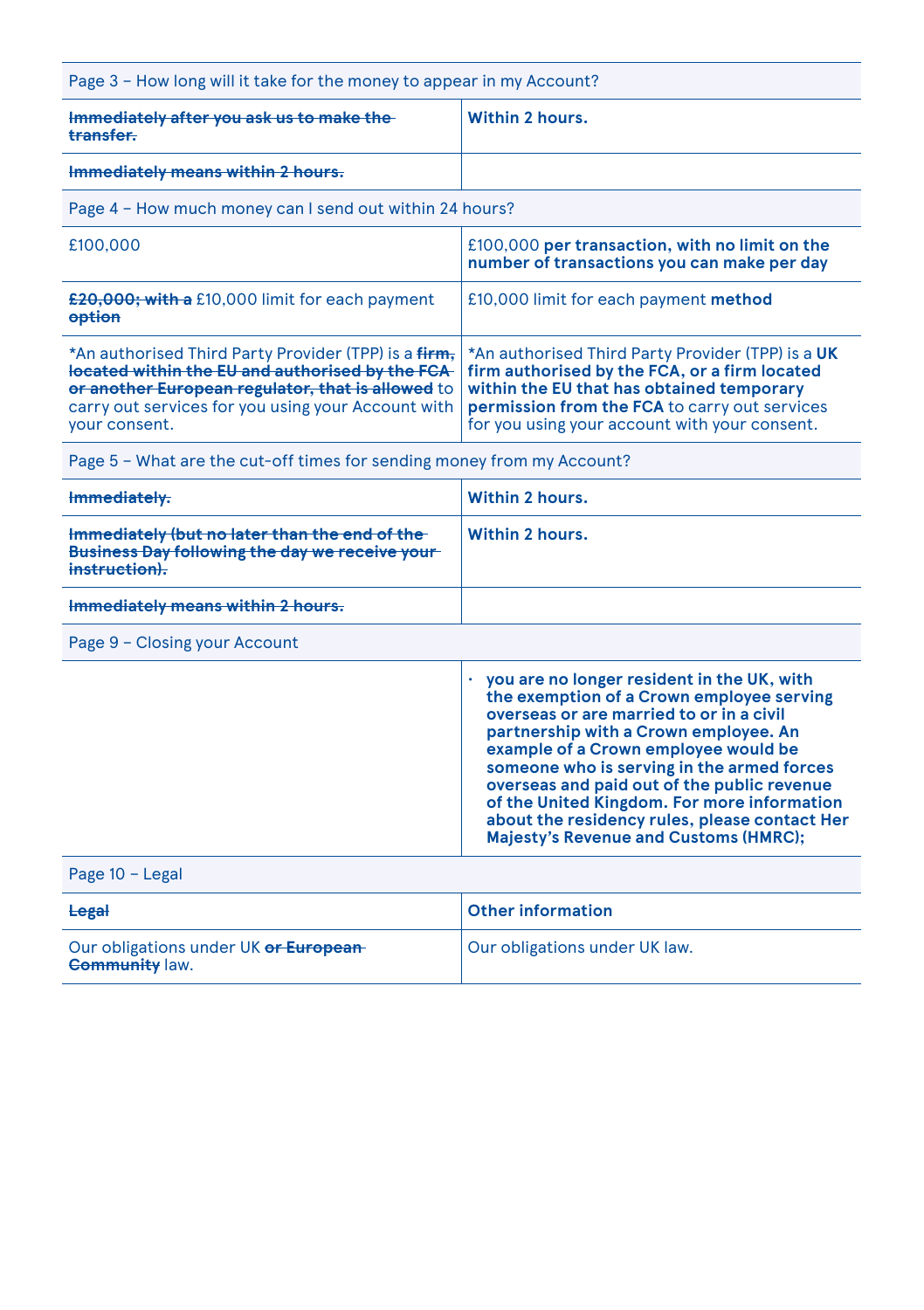| Page 10 - How to make a complaint                                                                                                                                                                                                                                                                                                                                                                                                                                                                                                                                                                                                                                                                                                                                                                                                                                                                                                                                                                                                                                                                                                                                                                                          |                                                                                                                                                                                                                                                                                                                                                                                                                                                                                                                                                                                                                                                                                                                                                                                                                                |  |
|----------------------------------------------------------------------------------------------------------------------------------------------------------------------------------------------------------------------------------------------------------------------------------------------------------------------------------------------------------------------------------------------------------------------------------------------------------------------------------------------------------------------------------------------------------------------------------------------------------------------------------------------------------------------------------------------------------------------------------------------------------------------------------------------------------------------------------------------------------------------------------------------------------------------------------------------------------------------------------------------------------------------------------------------------------------------------------------------------------------------------------------------------------------------------------------------------------------------------|--------------------------------------------------------------------------------------------------------------------------------------------------------------------------------------------------------------------------------------------------------------------------------------------------------------------------------------------------------------------------------------------------------------------------------------------------------------------------------------------------------------------------------------------------------------------------------------------------------------------------------------------------------------------------------------------------------------------------------------------------------------------------------------------------------------------------------|--|
| If you wish to make a complaint you can do so<br>by calling us or by writing to us. If you make a<br>complaint, we'll aim to resolve it as quickly as<br>we can. If you're not happy with our response<br>to your complaint, you may be able to refer-<br>your complaint to the Financial Ombudsman-<br>Service (FOS).<br>You can find out more about the FOS by<br>writing to them at The Financial Ombudsman-<br>Service, Exchange Tower, London E14 9SR or<br>by telephoning on 0300 123 9 123. Details are<br>also available from their website, financial-<br>ombudsman.org.uk<br>If you would like a copy of our complaint<br>handling process, please call us on 0345 678<br>5678*. It is also available on our website at<br>tescobank.com under the 'Help' section.<br>If you purchased your Account with us online<br>you may also be eligible to complain using the<br>Online Dispute Resolution (ODR) service. Further<br>information on ODR can be obtained at http://<br>ec.europa.eu/odr or on the 'Make a complaint'<br>section of the Tesco Bank website. Please note<br>that using the ODR service will not mean that<br>your complaint is resolved more quickly than if<br>you complain to us directly. | Obviously, we hope you never have to make<br>a complaint. If you do, we promise we'll try to<br>resolve it as quickly as we can. You can raise<br>a complaint via our online form on tescobank.<br>com/complaints, where you can also find<br>information on our complaint handling process.<br>Alternatively call us on 0345 678 5678 or write<br>to us at Tesco Bank, PO Box 27010, Glasgow,<br><b>G2 2DR.</b><br>If you're not happy with our response to<br>your complaint, you may be able to refer<br>your complaint to the Financial Ombudsman<br>Service (FOS). You can find out more about<br>the FOS by writing to them at The Financial<br>Ombudsman Service, Exchange Tower, London,<br>E14 9SR or by telephoning on 0800 023 4567.<br>Details are also available from their website,<br>financialombudsman.org.uk |  |

# The following changes impact Instant Access Savings Accounts.

| Area of Change within your Terms and Conditions.                                                                                                                                                                                                                                                                                                                                                             | Area of Change within your Terms and Conditions.                                                                                                                                                                                                      |  |  |
|--------------------------------------------------------------------------------------------------------------------------------------------------------------------------------------------------------------------------------------------------------------------------------------------------------------------------------------------------------------------------------------------------------------|-------------------------------------------------------------------------------------------------------------------------------------------------------------------------------------------------------------------------------------------------------|--|--|
| Current wording (deletions are in bold and<br>struck through)                                                                                                                                                                                                                                                                                                                                                | New wording (changes in bold)                                                                                                                                                                                                                         |  |  |
| Page 1 - Your right to cancel                                                                                                                                                                                                                                                                                                                                                                                |                                                                                                                                                                                                                                                       |  |  |
| If you change your mind and no longer wish to<br>open this account, you can cancel the Account<br>within 44 days of the date on your Welcome letter.<br>You can also close the Account any time after that<br>by contacting us on 0345 678 5678*.                                                                                                                                                            | If you change your mind and no longer wish to<br>open this account, you can cancel the account<br>within 30 days of the date on your Welcome letter.<br>You can also close the account any time after that<br>by contacting us on 0345 678 5678*.     |  |  |
| Page 1 – What is an Instant Access Savings Account?                                                                                                                                                                                                                                                                                                                                                          |                                                                                                                                                                                                                                                       |  |  |
| The Account is available to anyone who is 16 or<br>over.                                                                                                                                                                                                                                                                                                                                                     | The account is available to anyone who is 16 or<br>over and who is resident in the UK.                                                                                                                                                                |  |  |
| Page $2$ – Do I get a card with my Account?                                                                                                                                                                                                                                                                                                                                                                  |                                                                                                                                                                                                                                                       |  |  |
| Yes. If your card does not have a chip, it can only<br>be used at LINK cash machines, or at selected-<br><b>Tesco Customer Service Desks in the UK to pay-</b><br>in to and withdraw cash from your Account. Your<br>card for this Account cannot be used for making<br>day-to-day payment transactions. For further<br>information please visit tescobank.com/help <del>/</del><br>deposits-and-withdrawals | Yes. Your card can be used at most UK cash<br>machines to withdraw cash from your account.<br>Your card for this account cannot be used for<br>making day-to-day payment transactions.<br>For further information please visit tescobank.<br>com/help |  |  |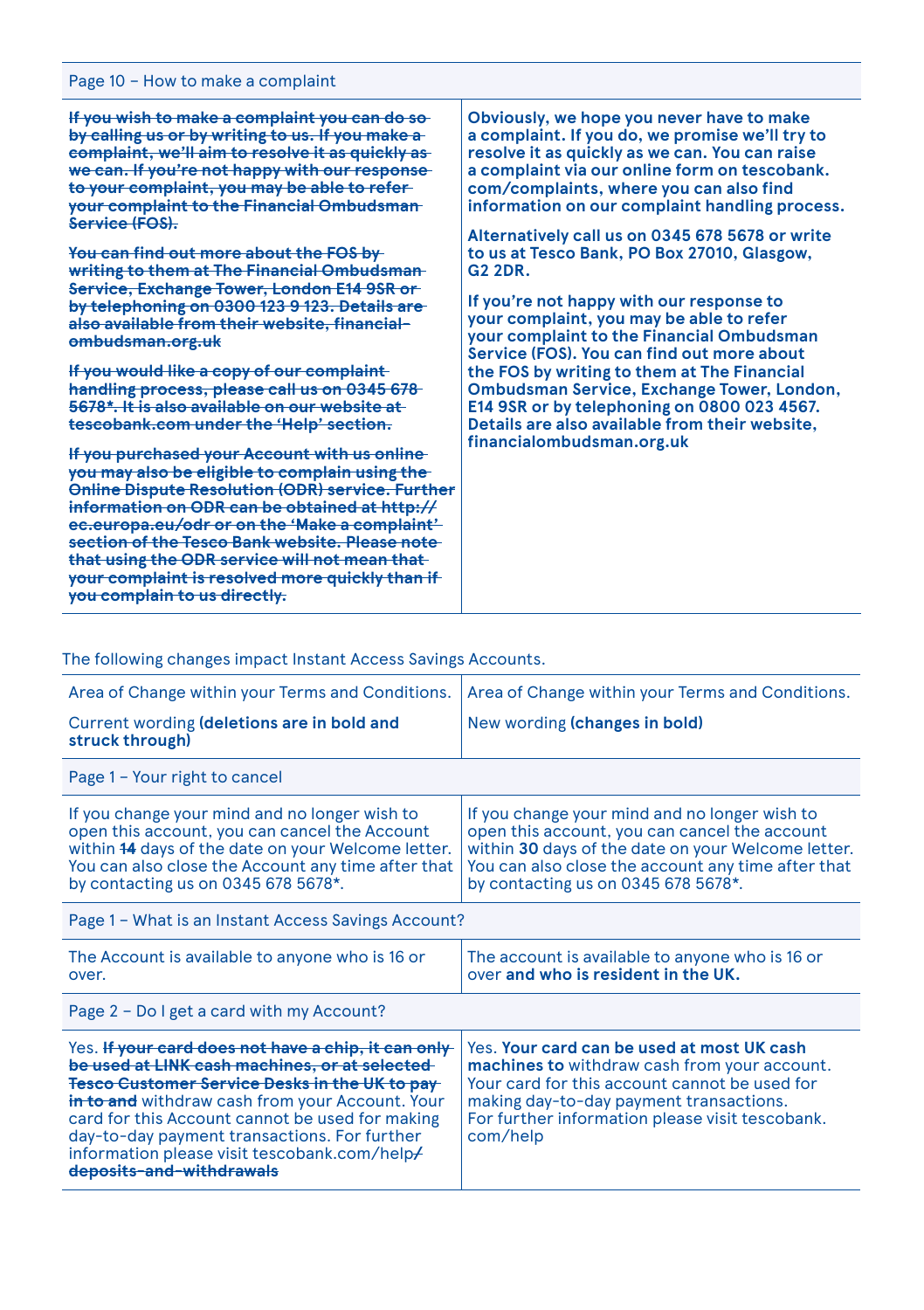### Page 2 – How will you contact me?

We may contact you electronically (e.g. by text, email or in-app messaging) in relation to servicing updates on your Account. **We will only do this where we hold a mobile telephone number or an email address for you**. Where we do not hold these details for you, we will either write or telephone you with servicing updates on your Account. This means that you may only get an email or a text from us, and not receive a letter in the post. We'll never contact you asking you to share your security details.

**Where we hold a mobile telephone number or an email address for you**, we may contact you electronically (e.g. by text, email or in-app messaging) in relation to servicing updates on your account. Where we do not hold these details for you, we will either write or telephone you with servicing updates on your account. This means that you may only get an email or a text from us, and not receive a letter in the post. **We may still send you correspondence by post if we think that it's important or necessary, or we think that your contact details may be out-of-date**. We'll never contact you asking you to share your security details.

Page 3 – How can I send money to my Account?

| Cash | Pay money into your            |  |
|------|--------------------------------|--|
|      | Account in pounds              |  |
|      | in the UK in selected          |  |
|      | <b>Tesco stores in the UK.</b> |  |
|      | For further information        |  |
|      | please visit tescobank.        |  |
|      | com/help/deposits-             |  |
|      | and-withdrawals. You           |  |
|      | will need to have your         |  |
|      | <b>Instant Access Savings</b>  |  |
|      | Account card with you          |  |
|      | and only notes in UK           |  |
|      | pounds can be paid in          |  |
|      | (Prior to 14 June 2019;        |  |
|      | minimumE5, maximum             |  |
|      | £5,000 per day. From           |  |
|      | 14 June 2019; minimum          |  |
|      | £5, maximum £2,000             |  |
|      | per day). Please note          |  |
|      | you cannot post cash           |  |
|      | to us.                         |  |
|      |                                |  |

Page 4 – How long will it take money to appear in my Account?

| Immediately after you ask us to make the transfer. Within 2 hours. |                                              |                                                                   |              |  |
|--------------------------------------------------------------------|----------------------------------------------|-------------------------------------------------------------------|--------------|--|
| Cash                                                               | <del>As soon as a</del><br>we receive<br>it. | From the<br><del>day we</del><br><b>receive</b><br>vour<br>money. | Immediately. |  |
|                                                                    | Immediately means within 2 hours.            |                                                                   |              |  |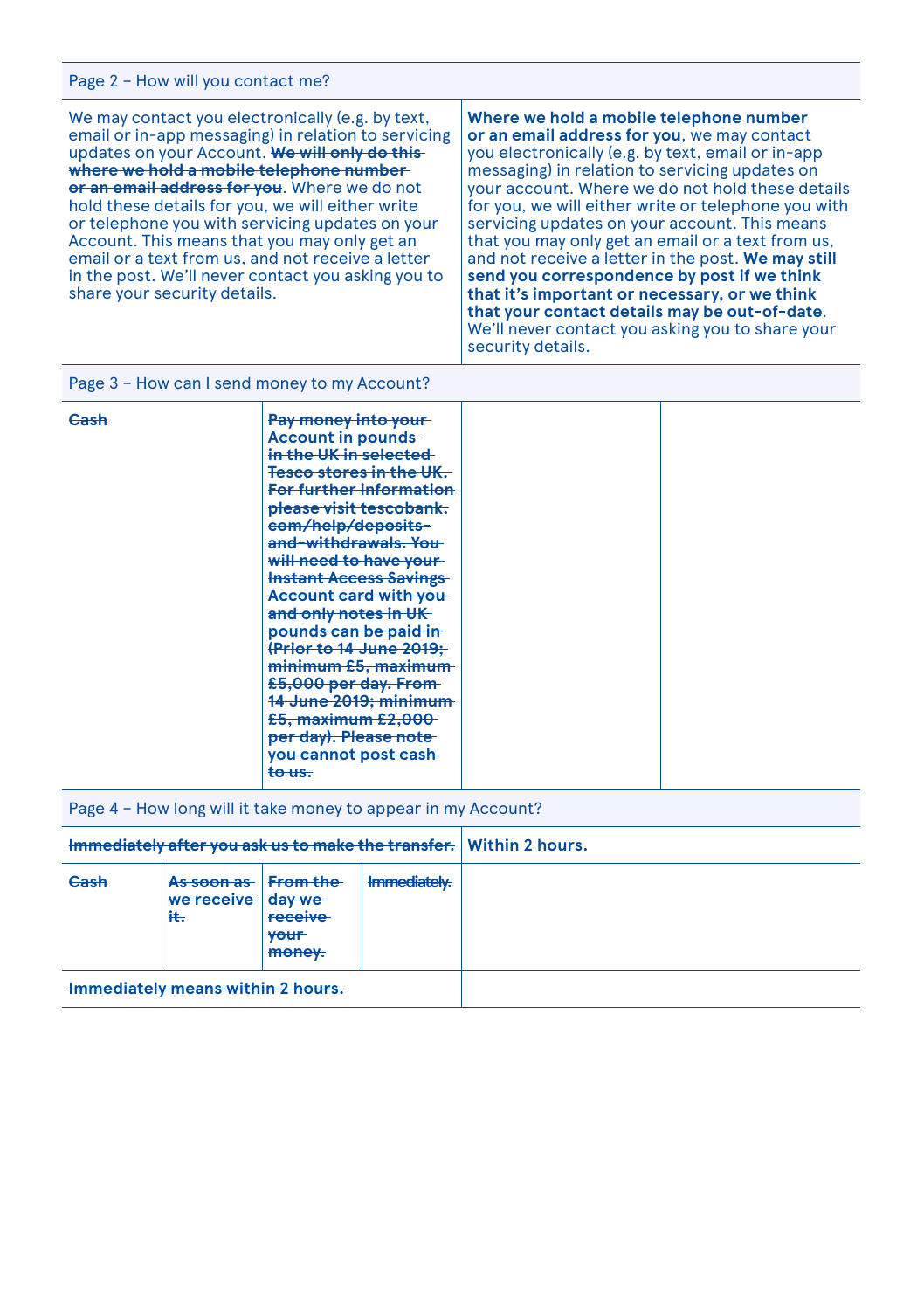| Page 5 - How do I send money out from my Account?                                                                                                        |                                                                                                                        |  |
|----------------------------------------------------------------------------------------------------------------------------------------------------------|------------------------------------------------------------------------------------------------------------------------|--|
| Withdrawing money at the Customer Service-<br>Desk in selected Tesco stores in the UK-<br>provided:                                                      | Money can be withdrawn from most UK cash<br>machines using your Instant Access Savings<br><b>Account card and PIN.</b> |  |
| you have your Instant Access Savings Account<br>card with you; and                                                                                       |                                                                                                                        |  |
| this service is available in store. For more<br>information please visit tescobank.com/help/<br>deposits-and-withdrawals                                 |                                                                                                                        |  |
| If your card does not have a chip, money can be<br>withdrawn from a LINK cash machine using your-<br><b>Instant Access Savings Account card and PIN.</b> |                                                                                                                        |  |

Page 6 – How much money can I send out within 24 hours?

| Customer Service desk                                                                                                                                                                                                               | £500 |                                                                                                                                                                                                                                                   |
|-------------------------------------------------------------------------------------------------------------------------------------------------------------------------------------------------------------------------------------|------|---------------------------------------------------------------------------------------------------------------------------------------------------------------------------------------------------------------------------------------------------|
| £100,000                                                                                                                                                                                                                            |      | £100,000 per transaction, with no limit on the<br>number of transactions you can make per day                                                                                                                                                     |
| £20,000; with a £10,000 limit for each payment<br>option                                                                                                                                                                            |      | £10,000 limit for each payment method                                                                                                                                                                                                             |
| *An authorised Third Party Provider (TPP) is a firm,<br>located within the EU and authorised by the FCA<br>or another European regulator, that is allowed to<br>carry out services for you using your Account with<br>your consent. |      | *An authorised Third Party Provider (TPP) is a UK<br>firm authorised by the FCA, or a firm located<br>within the EU that has obtained temporary<br>permission from the FCA to carry out services<br>for you using your account with your consent. |

Page 7 – What are the cut-off times for sending money from my Account?

| Immediately.                                                                                                             | Within 2 hours. |
|--------------------------------------------------------------------------------------------------------------------------|-----------------|
| Immediately (but no later than the end of the<br><b>Business Day following the day we receive your-</b><br>instruction). | Within 2 hours. |
| Immediately means within 2 hours.                                                                                        |                 |

Page 13 – Can my Account be closed?

|                                                                | you are no longer resident in the UK, with<br>the exemption of a Crown employee serving<br>overseas or are married to or in a civil<br>partnership with a Crown employee. An<br>example of a Crown employee would be<br>someone who is serving in the armed forces<br>overseas and paid out of the public revenue<br>of the United Kingdom. For more information<br>about the residency rules, please contact Her<br><b>Majesty's Revenue and Customs (HMRC);</b> |
|----------------------------------------------------------------|-------------------------------------------------------------------------------------------------------------------------------------------------------------------------------------------------------------------------------------------------------------------------------------------------------------------------------------------------------------------------------------------------------------------------------------------------------------------|
| Page 13 - Other information                                    |                                                                                                                                                                                                                                                                                                                                                                                                                                                                   |
| Our obligations under UK or European-<br><b>Community law.</b> | Our obligations under UK law.                                                                                                                                                                                                                                                                                                                                                                                                                                     |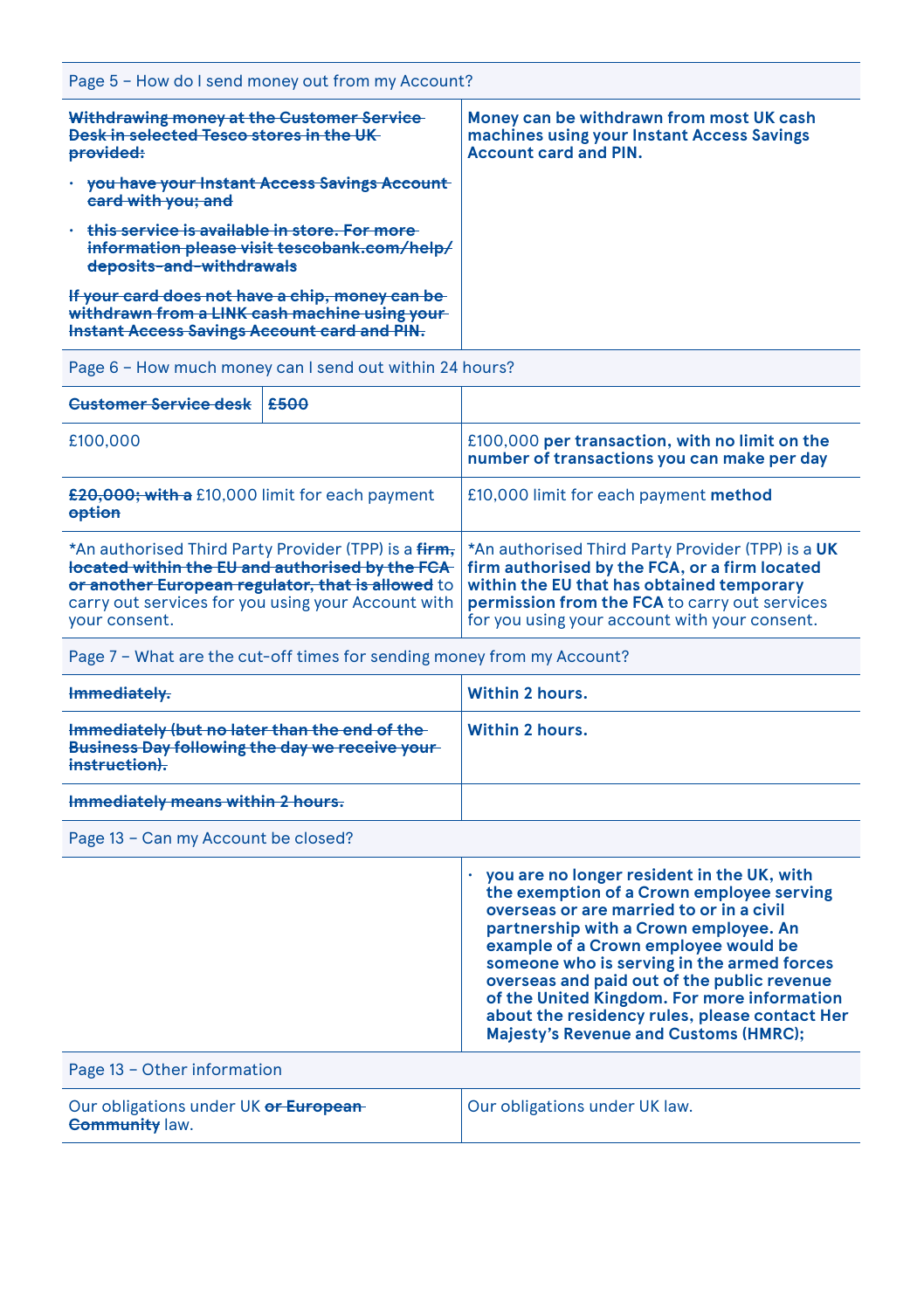#### Page 14 – How to make a complaint

**If you wish to make a complaint you can do so by calling us or by writing to us. If you make a complaint, we'll aim to resolve it as quickly as we can. If you're not happy with our response to your complaint, you may be able to refer your complaint to the Financial Ombudsman Service (FOS).**

**You can find out more about the FOS by writing to them at The Financial Ombudsman Service, Exchange Tower, London E14 9SR or by telephoning on 0300 123 9 123. Details are also available from their website, financialombudsman.org.uk**

**If you would like a copy of our complaint handling process, please call us on 0345 678 5678\*. It is also available on our website at tescobank.com under the 'Help' section.**

**If you purchased your Account with us online you may also be eligible to complain using the Online Dispute Resolution (ODR) service. Further information on ODR can be obtained at http:// ec.europa.eu/odr or on the 'Make a complaint' section of the Tesco Bank website. Please note that using the ODR service will not mean that your complaint is resolved more quickly than if you complain to us directly.**

**Obviously, we hope you never have to make a complaint. If you do, we promise we'll try to resolve it as quickly as we can. You can raise a complaint via our online form on tescobank. com/complaints, where you can also find information on our complaint handling process.**

**Alternatively call us on 0345 678 5678 or write to us at Tesco Bank, PO Box 27010, Glasgow, G2 2DR.**

**If you're not happy with our response to your complaint, you may be able to refer your complaint to the Financial Ombudsman Service (FOS). You can find out more about the FOS by writing to them at The Financial Ombudsman Service, Exchange Tower, London, E14 9SR or by telephoning on 0800 023 4567. Details are also available from their website, financialombudsman.org.uk**